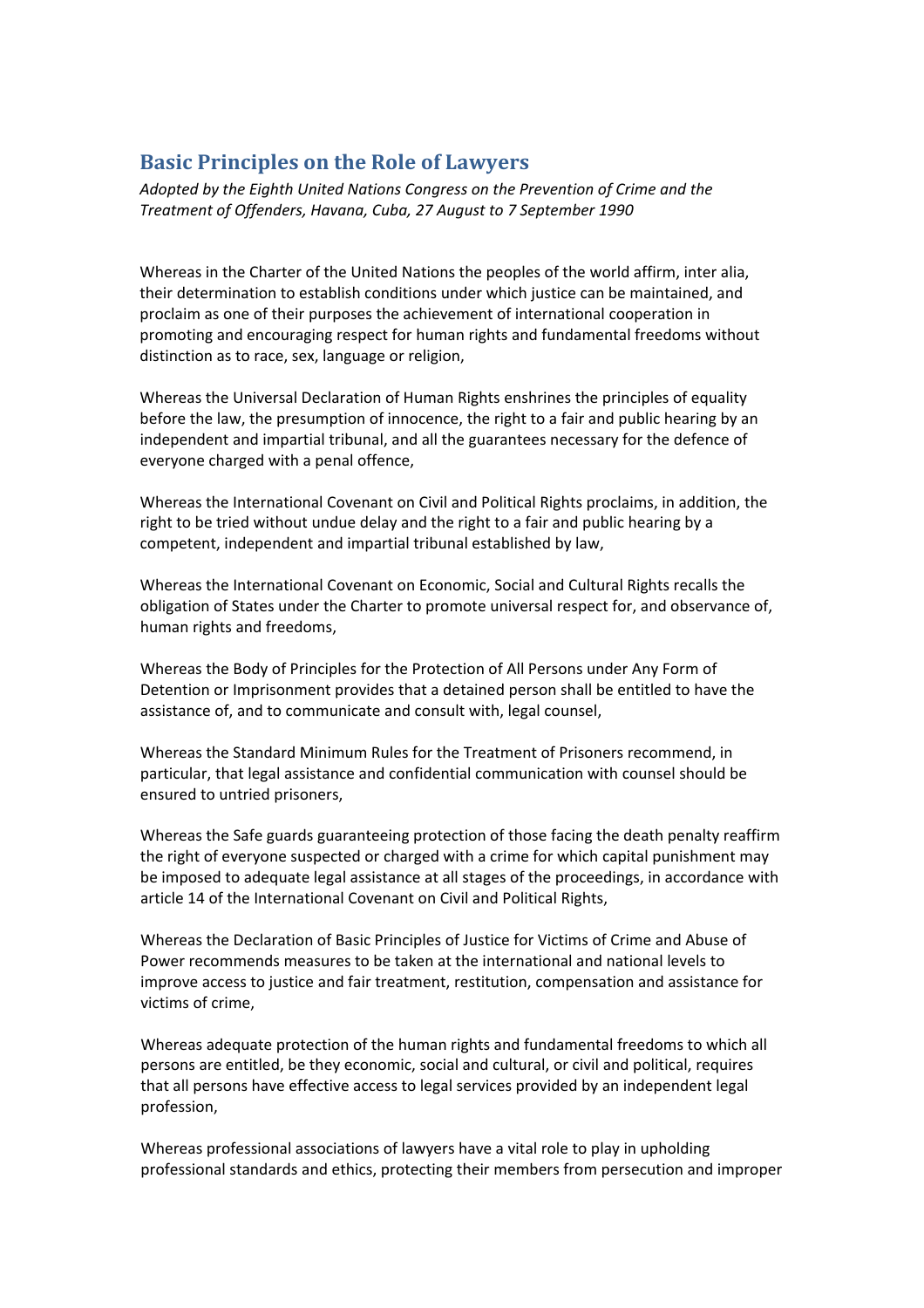restrictions and infringements, providing legal services to all in need of them, and cooperating with governmental and other institutions in furthering the ends of justice and public interest, The Basic Principles on the Role of Lawyers, set forth below, which have been formulated to assist Member States in their task of promoting and ensuring the proper role of lawyers, should be respected and taken into account by Governments within the framework of their national legislation and practice and should be brought to the attention of lawyers as well as other persons, such as judges, prosecutors, members of the executive and the legislature, and the public in general. These principles shall also apply, as appropriate, to persons who exercise the functions of lawyers without having the formal status of lawyers.

Access to lawyers and legal services

1. All persons are entitled to call upon the assistance of a lawyer of their choice to protect and establish their rights and to defend them in all stages of criminal proceedings.

2. Governments shall ensure that efficient procedures and responsive mechanisms for effective and equal access to lawyers are provided for all persons within their territory and subject to their jurisdiction, without distinction of any kind, such as discrimination based on race, colour, ethnic origin, sex, language, religion, political or other opinion, national or social origin, property, birth, economic or other status.

3. Governments shall ensure the provision of sufficient funding and other resources for legal services to the poor and, as necessary, to other disadvantaged persons. Professional associations of lawyers shall cooperate in the organization and provision of services, facilities and other resources.

4. Governments and professional associations of lawyers shall promote programmes to inform the public about their rights and duties under the law and the important role of lawyers in protecting their fundamental freedoms. Special attention should be given to assisting the poor and other disadvantaged persons so as to enable them to assert their rights and where necessary call upon the assistance of lawyers.

Special safeguards in criminal justice matters

5. Governments shall ensure that all persons are immediately informed by the competent authority of their right to be assisted by a lawyer of their own choice upon arrest or detention or when charged with a criminal offence.

6. Any such persons who do not have a lawyer shall, in all cases in which the interests of justice so require, be entitled to have a lawyer of experience and competence commensurate with the nature of the offence assigned to them in order to provide effective legal assistance, without payment by them if they lack sufficient means to pay for such services.

7. Governments shall further ensure that all persons arrested or detained, with or without criminal charge, shall have prompt access to a lawyer, and in any case not later than forty‐ eight hours from the time of arrest or detention.

8. All arrested, detained or imprisoned persons shall be provided with adequate opportunities, time and facilities to be visited by and to communicate and consult with a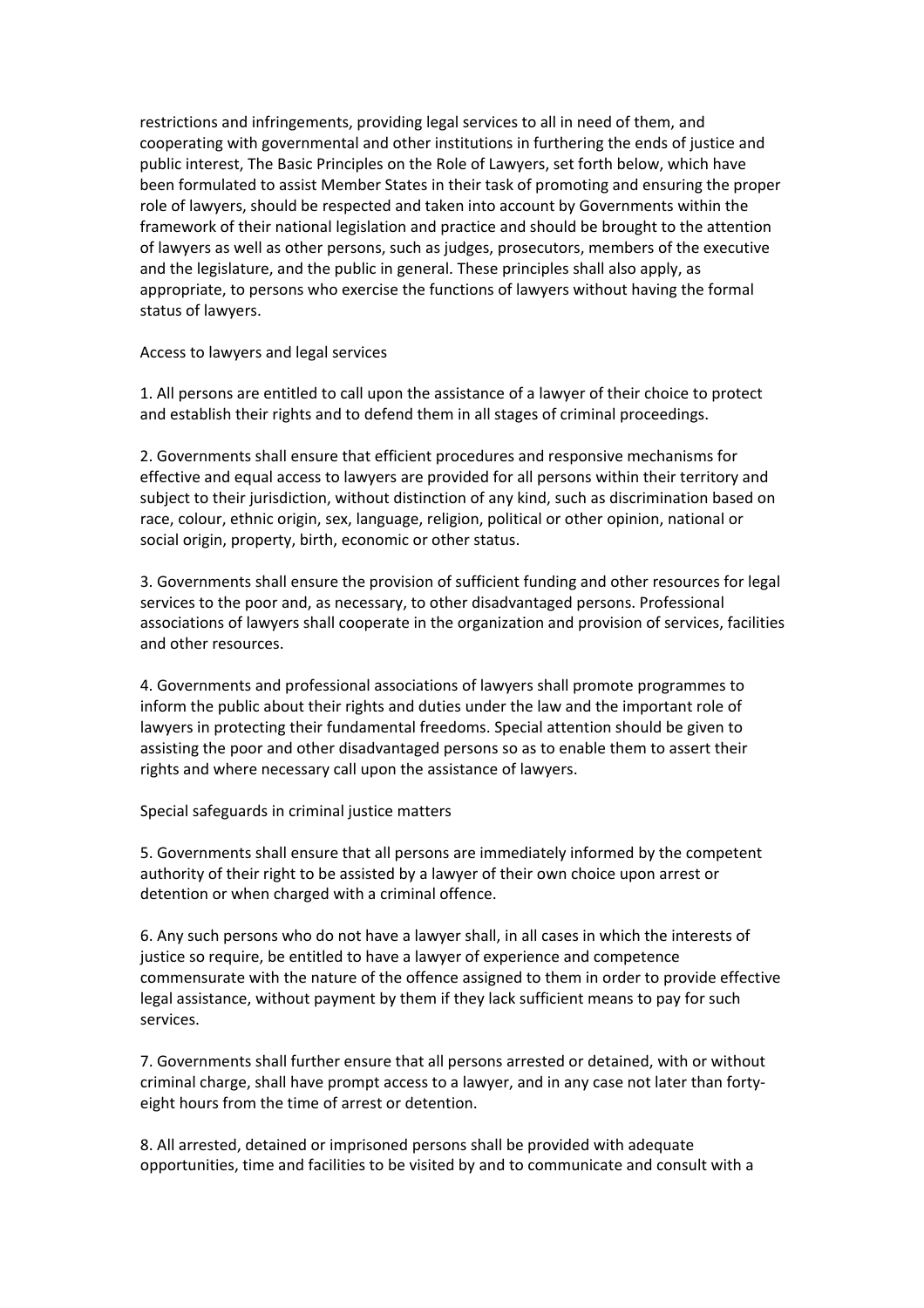lawyer, without delay, interception or censorship and in full confidentiality. Such consultations may be within sight, but not within the hearing, of law enforcement officials.

## Qualifications and training

9. Governments, professional associations of lawyers and educational institutions shall ensure that lawyers have appropriate education and training and be made aware of the ideals and ethical duties of the lawyer and of human rights and fundamental freedoms recognized by national and international law.

10. Governments, professional associations of lawyers and educational institutions shall ensure that there is no discrimination against a person with respect to entry into or continued practice within the legal profession on the grounds of race, colour, sex, ethnic origin, religion, political or other opinion, national or social origin, property, birth, economic or other status, except that a requirement, that a lawyer must be a national of the country concerned, shall not be considered discriminatory.

11. In countries where there exist groups, communities or regions whose needs for legal services are not met, particularly where such groups have distinct cultures, traditions or languages or have been the victims of past discrimination, Governments, professional associations of lawyers and educational institutions should take special measures to provide opportunities for candidates from these groups to enter the legal profession and should ensure that they receive training appropriate to the needs of their groups.

Duties and responsibilities

12. Lawyers shall at all times maintain the honour and dignity of their profession as essential agents of the administration of justice.

13. The duties of lawyers towards their clients shall include:

(a) Advising clients as to their legal rights and obligations, and as to the working of the legal system in so far as it is relevant to the legal rights and obligations of the clients;

(b) Assisting clients in every appropriate way, and taking legal action to protect their interests;

(c) Assisting clients before courts, tribunals or administrative authorities, where appropriate.

14. Lawyers, in protecting the rights of their clients and in promoting the cause of justice, shall seek to uphold human rights and fundamental freedoms recognized by national and international law and shall at all times act freely and diligently in accordance with the law and recognized standards and ethics of the legal profession.

15. Lawyers shall always loyally respect the interests of their clients.

Guarantees for the functioning of lawyers

16. Governments shall ensure that lawyers (a) are able to perform all of their professional functions without intimidation, hindrance, harassment or improper interference; (b) are able to travel and to consult with their clients freely both within their own country and abroad;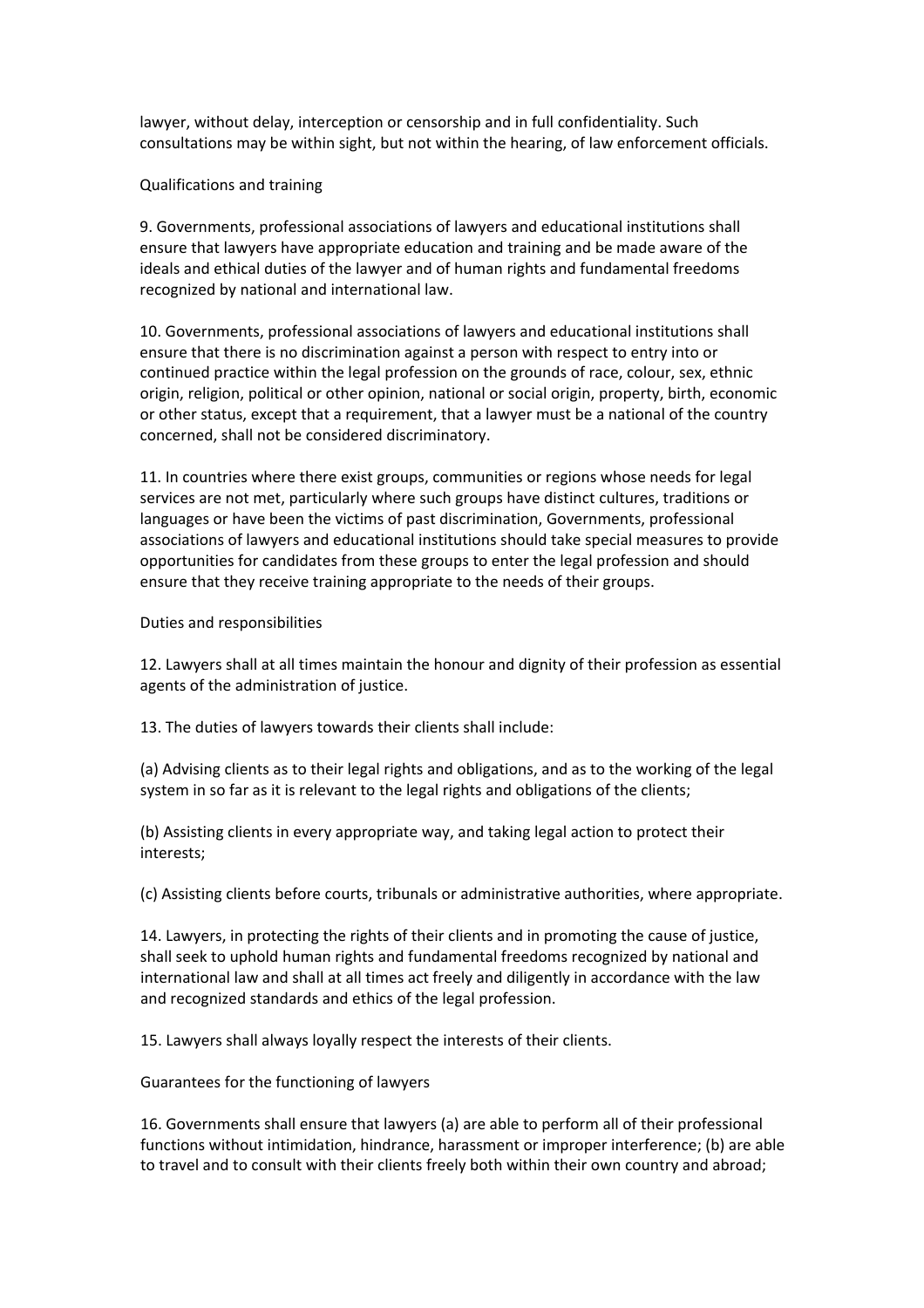and (c) shall not suffer, or be threatened with, prosecution or administrative, economic or other sanctions for any action taken in accordance with recognized professional duties, standards and ethics.

17. Where the security of lawyers is threatened as a result of discharging their functions, they shall be adequately safeguarded by the authorities.

18. Lawyers shall not be identified with their clients or their clients' causes as a result of discharging their functions.

19. No court or administrative authority before whom the right to counsel is recognized shall refuse to recognize the right of a lawyer to appear before it for his or her client unless that lawyer has been disqualified in accordance with national law and practice and in conformity with these principles.

20. Lawyers shall enjoy civil and penal immunity for relevant statements made in good faith in written or oral pleadings or in their professional appearances before a court, tribunal or other legal or administrative authority.

21. It is the duty of the competent authorities to ensure lawyers access to appropriate information, files and documents in their possession or control in sufficient time to enable lawyers to provide effective legal assistance to their clients. Such access should be provided at the earliest appropriate time.

22. Governments shall recognize and respect that all communications and consultations between lawyers and their clients within their professional relationship are confidential.

Freedom of expression and association

23. Lawyers like other citizens are entitled to freedom of expression, belief, association and assembly. In particular, they shall have the right to take part in public discussion of matters concerning the law, the administration of justice and the promotion and protection of human rights and to join or form local, national or international organizations and attend their meetings, without suffering professional restrictions by reason of their lawful action or their membership in a lawful organization. In exercising these rights, lawyers shall always conduct themselves in accordance with the law and the recognized standards and ethics of the legal profession.

Professional associations of lawyers

24. Lawyers shall be entitled to form and join self‐governing professional associations to represent their interests, promote their continuing education and training and protect their professional integrity. The executive body of the professional associations shall be elected by its members and shall exercise its functions without external interference.

25. Professional associations of lawyers shall cooperate with Governments to ensure that everyone has effective and equal access to legal services and that lawyers are able, without improper interference, to counsel and assist their clients in accordance with the law and recognized professional standards and ethics.

Disciplinary proceedings